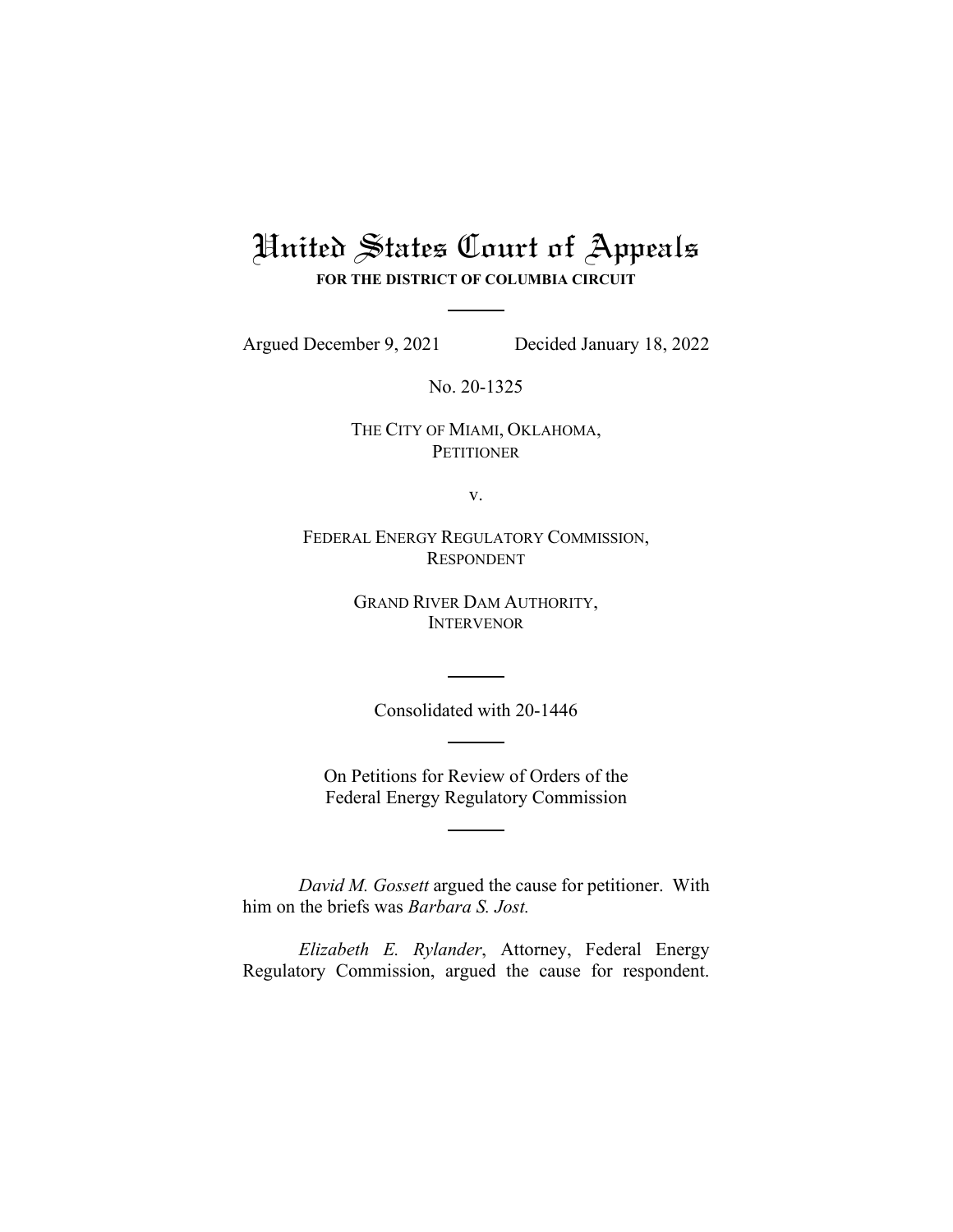With her on the brief were *Matthew R. Christiansen*, General Counsel, and *Robert H. Solomon*, Solicitor.

*Misha Tseytlin* argued the cause for intervenor. With him on the brief were *Charles R. Sensiba*, *Elizabeth J. McCormick*, and *J. Houston Shaner*.

Before: HENDERSON and PILLARD, *Circuit Judges*, and SILBERMAN, *Senior Circuit Judge*.

Opinion for the Court filed by *Senior Circuit Judge* SILBERMAN.

SILBERMAN, *Senior Circuit Judge*: The City of Miami, Oklahoma complained about periodic flooding which it asserted comes from the operation of the Pensacola Project, a downstream dam licensed by FERC. It petitions for review of FERC orders that reject its complaint on several grounds. We think FERC's position is surprisingly unpersuasive. We grant the City's petitions and remand for further proceedings to the agency.

I.

Although the City has repeatedly raised its concerns in ancillary FERC proceedings, it received no relief. In one prior case, called a rule curve proceeding, [1](#page-1-0) the Commission explicitly stated that it would not consider, at least in that case, the City's concerns. That led the City to sharpen its position. It brought a complaint directly challenging the Grand River Dam Authority that operates the Pensacola Dam, contending

<span id="page-1-0"></span><sup>&</sup>lt;sup>1</sup> A "rule curve" describes a permitted range for how high the reservoir can get. A rule curve proceeding is initiated when a party wishes to change that range.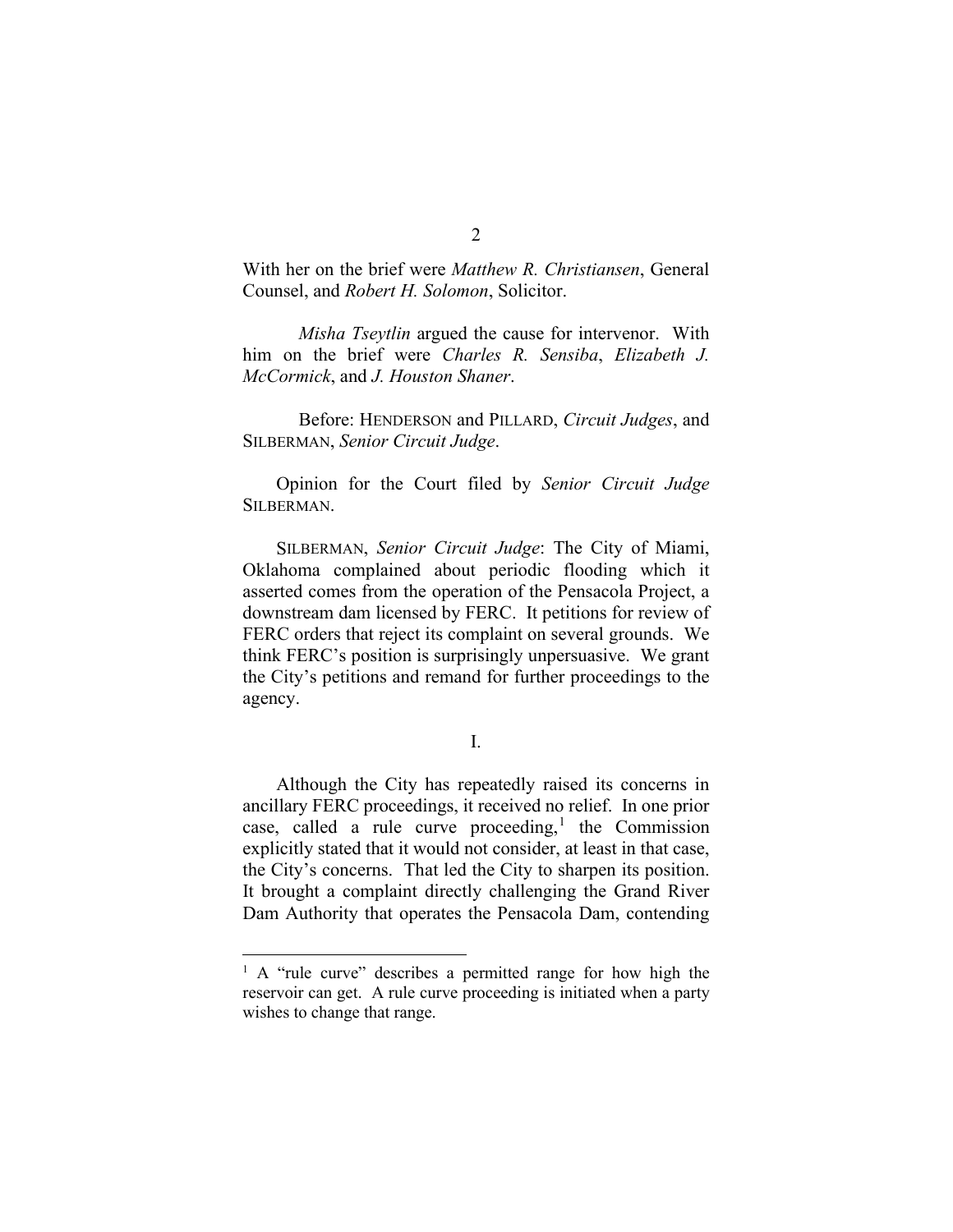that it violated Article 5 of its license, issued to it by FERC under the Federal Power Act. That provision obliges the Authority to:

> [A]cquire title in fee or the right to use in perpetuity all lands, other than lands of the United States, *necessary or appropriate* for the construction, maintenance, and operation of the project. (emphasis added).

The City maintains that Article 5 obliges the Authority to gain "flowage rights" by either purchasing property or acquiring an easement from the City to defray the cost of future flooding (the Authority contended that an easement would be quite expensive, and the cost would be passed on to ratepayers). $2$ 

The City has also pursued actions in Oklahoma state courts seeking compensation for past floods. It produced extensive evidence that previous damage was caused by flooding attributable to the operation of the Pensacola Dam. The Oklahoma courts decided in favor of the petitioner. *See, e.g.*, *Dalrymple v. Grand River Dam Auth.*, No. CJ 94-444 (Okla. Dist. Ct. Nov. 5, 1999), amended, Jan. 11, 2000; *McCool v. GRDA* No. 97-020 (Okla. Civ. App. June 15, 2004); *Perry v. Grand River Dam Authority*, 344 P.3d 1 (Okla. Civ. App. 2013). The evidence presented to the Oklahoma courts was also submitted to FERC in this case along with several studies essentially showing the same thing.

Quibbling with the evidence, the Authority blithely asserted the dam's operations were not responsible for any

<span id="page-2-0"></span><sup>2</sup> The City notes that the Authority had previously purchased some flowage rights and recognized an obligation to purchase more before reversing course and claiming that it had no obligation to do so.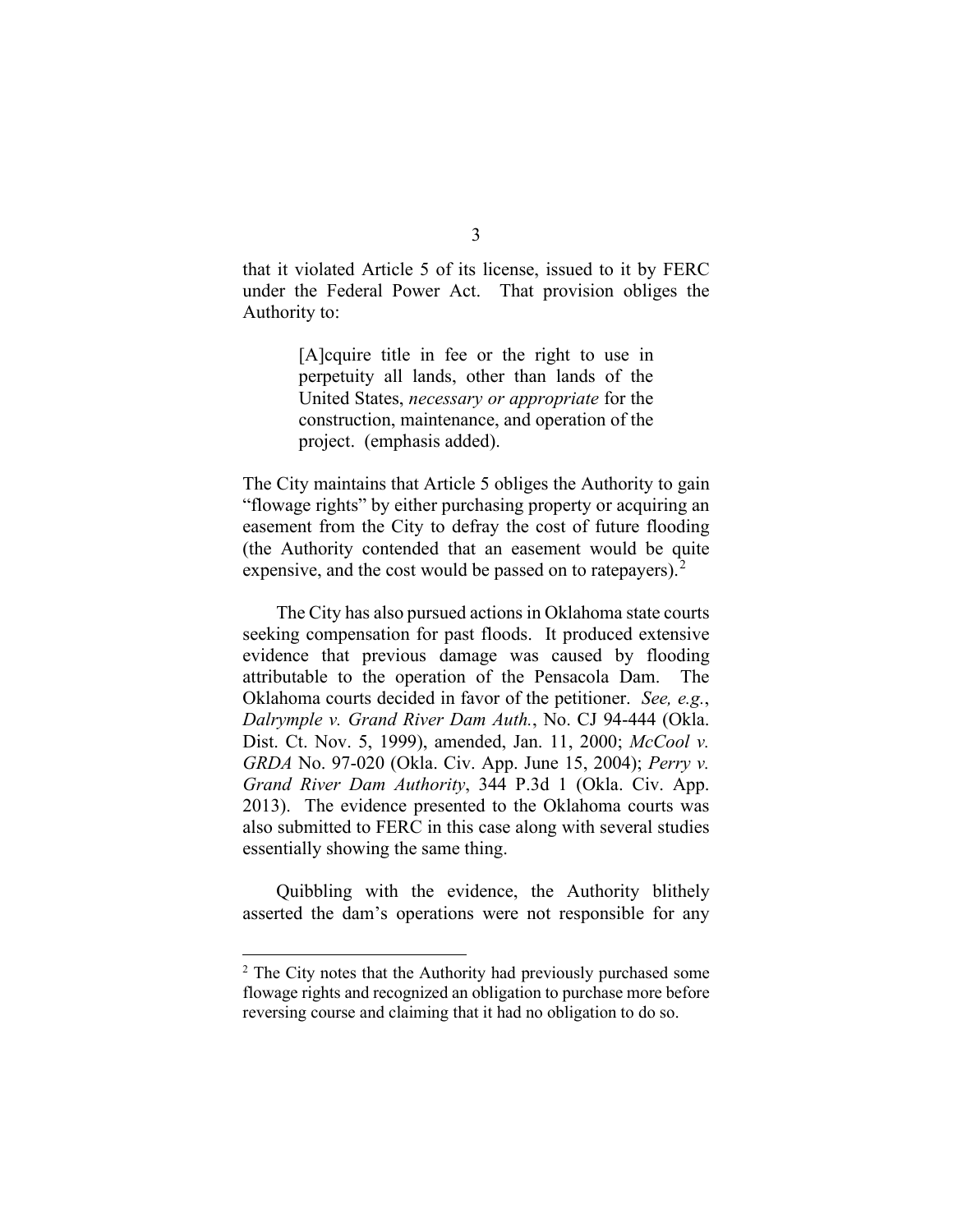flooding outside the project's exact boundaries—a much more limited territory than the property at issue—and in any event, the Authority blamed the U.S. Army Corps of Engineers as responsible for flood control.

While the Commission's response was pending, Congress jumped into the fray. It passed a floor amendment to the Defense Authorization Act seemingly addressing the controversy. One provision of the amendment is particularly relevant: "The licensing jurisdiction of the Commission for the project shall not extend to any land or water outside the project boundary." National Defense Authorization Act for Fiscal Year 2020, Pub. L. No. 116-92, § 7612(b)(2)(A), 133 Stat. 1198, 2312 (2020).

FERC's staff in a letter order acknowledged that the City was correct in reading Article 5 to impose on the Authority obligations beyond the project's boundaries. The staff in a rather conclusory manner and without analysis however, asserted that there was no substantial evidence that the Authority's operation of the dam caused the flooding at issue. It then concluded that the Authority was not in violation of its license because "the Commission has never determined that any additional lands or land rights (i.e. flowage rights) [beyond the project boundaries] are *necessary*." (emphasis added). Since the City was asserting these rights in this very proceeding—and the Commission, as opposed to the staff, had yet to answer the claim—the staff's response was illogical because it essentially assumed the conclusion.

Alternatively, the staff's letter order relied on the floor amendment of the Defense Authorization Act—without actually interpreting it—as blocking the City's relief.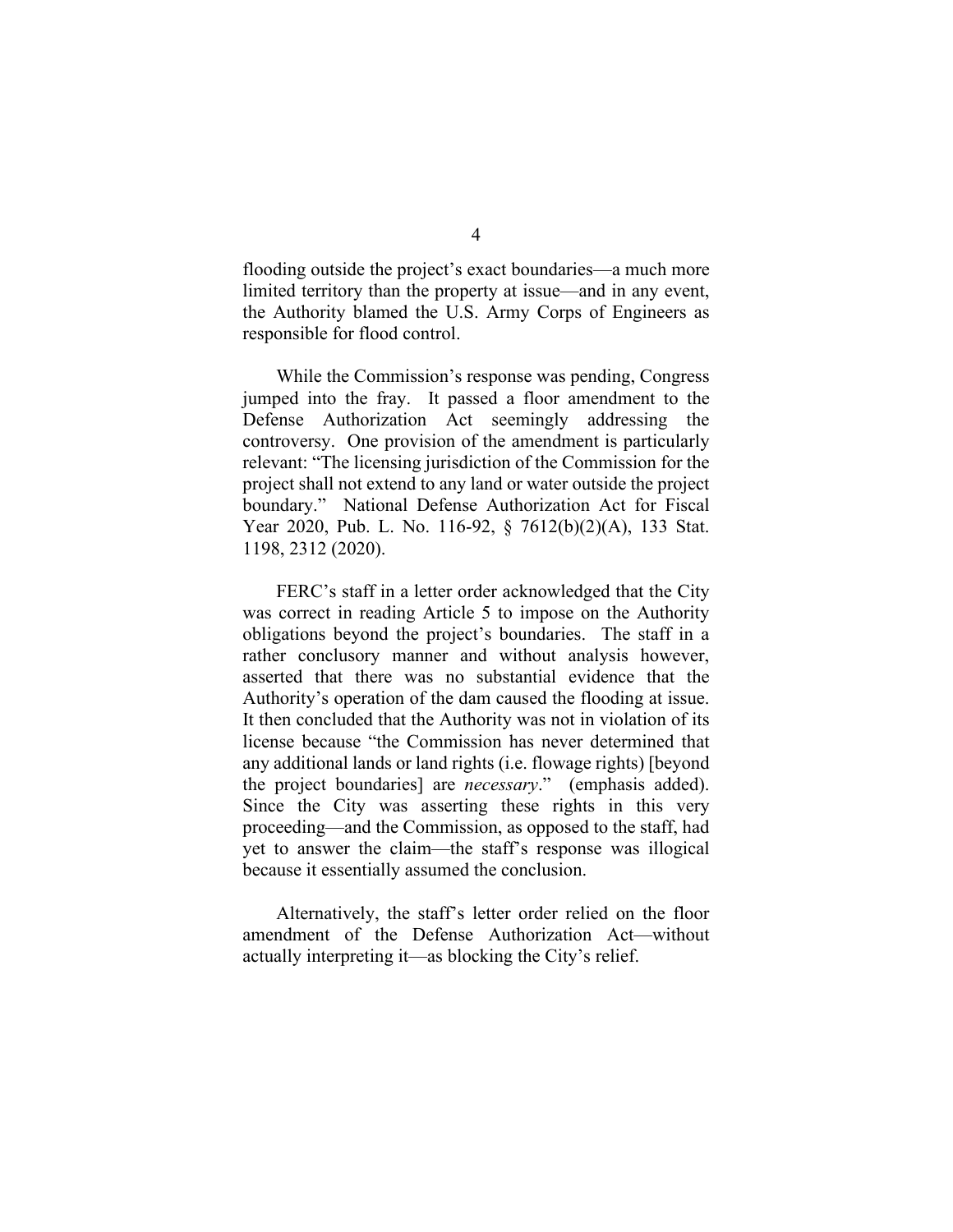The City sought rehearing before the Commission. Over a dissent, FERC rejected the City's appeal. First, the Commission disposed of the Authority's claim that the responsibility for flooding beyond the project boundary was that of the Corps of Engineers by simply stating mysteriously that the responsibility of the Corps was "not presented by this case."

The Commission instead described the case before it as presenting only a narrow issue: "whether, because of the frequent flooding of lands outside the project boundary, [the Authority] is in violation of Article 5 of its project's license for failure to obtain flowage rights on these lands." FERC then sustained the staff's conclusion that the flooding evidence petitioner had presented was insufficient simply stating as an *ipse dixit* that "lands outside the project boundaries are not flooded due to the Project's operations."

The Commission added that the flooding issue can be explored in depth in the upcoming relicensing proceeding, scheduled in 2025, at which point FERC would consider whether lands "are needed for project purposes."

Finally, the Commission unlimbered the statutory howitzer.

> [T]he Pensacola Act specifically deprives the Commission of jurisdiction over 'any land or water outside the project boundary' and further provides that lands outside the project boundary shall not be considered to be part of the project. Accordingly, we cannot, as a matter of law, require [the Authority] to acquire and bring additional lands within the project boundary.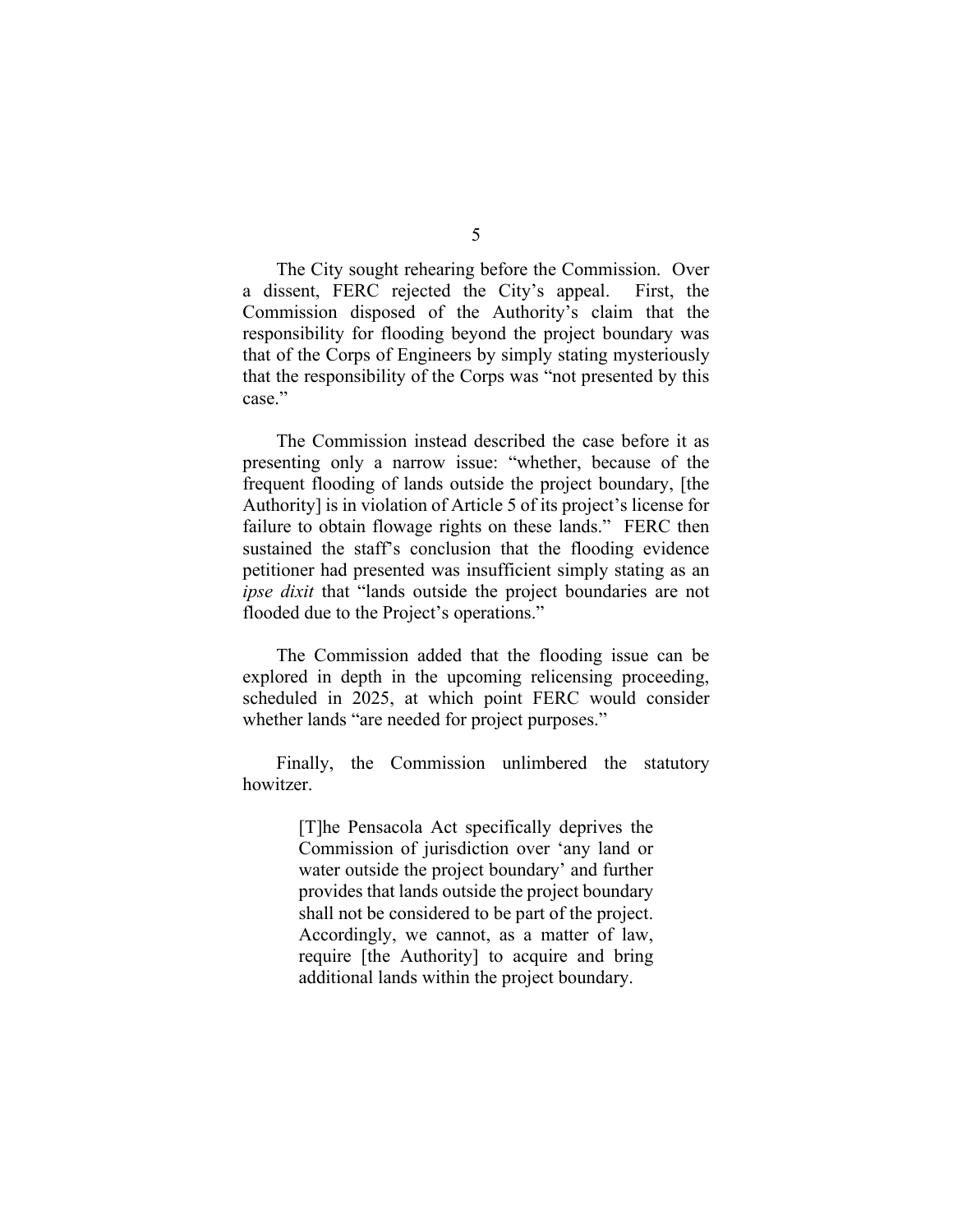6

II.

We start by acknowledging that we are completely at sea regarding the role of the Corps of Engineers, which may be the *deus ex machina* of this play. *See generally Arkansas Game & Fish Comm'n v. United States*, 568 U.S. 23 (2012) (holding that temporary flooding caused by the Corps of Engineers' operation of a dam could potentially be compensable through the Takings Clause). There is no point in describing the Authority's contentions in this regard because FERC simply ignored the Corps of Engineers' alleged responsibility. Moreover, the Department of Justice—which presumably would represent the Corps—did not appear in this proceeding. And we have no idea what authority FERC exercises over the Corps' role. Therefore the Authority's alternative claim that the responsibility for the flooding in the City of Miami is the Corps' responsibility remains essentially unaddressed. For that reason alone, we must remand to the Commission. But there is a good deal more in FERC's order that troubles us.

First, FERC never really answers the narrow question it identified, i.e., whether Article 5 of the license obliges the Authority—putting aside the Corps' role—to acquire rights (either ownership or easements) to cover the expense of flooding in the City of Miami.

Assuming, as the Commission staff seemed to suggest, that the Authority bears that responsibility, the evidence that Pensacola Dam's operation has caused the flooding in the City is powerful. Yet FERC did not analyze that evidence. It merely asserted that its staff "review[ed]" the City's evidence. It added that the Authority—not surprisingly—had simply denied for some time that the dam operations were causing flooding. That is hardly acceptable evaluation of the evidence.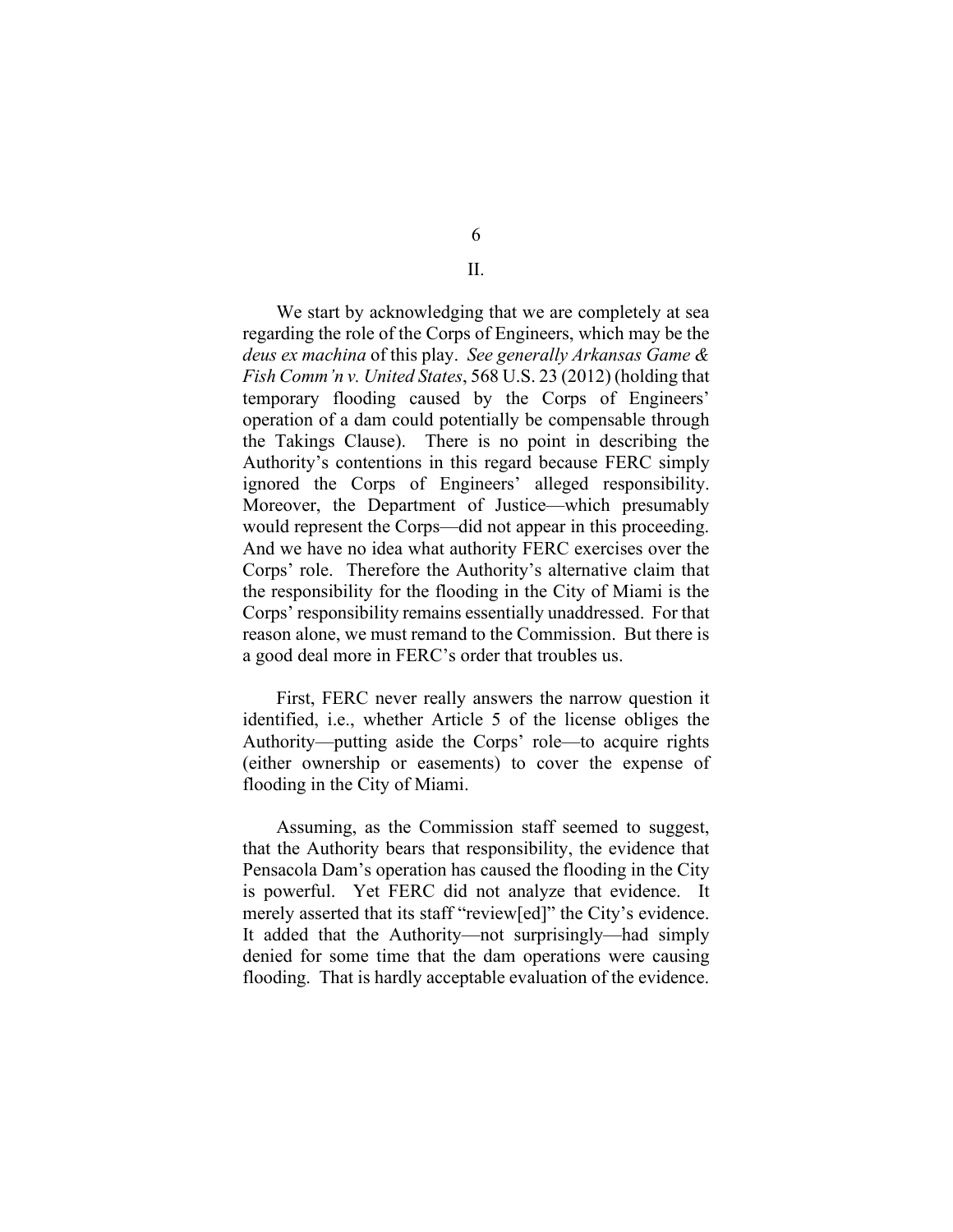7

\* \* \*

Next we turn to FERC's alternative rationales. First, FERC indicated that the flooding problem can be handled in the upcoming relicensing proceeding. That runs afoul of a basic principle of administrative law: an agency faced with a claim that a party is violating the law (here an existing license) cannot resolve the controversy by promising to consider the issue in a prospective legal framework. We have previously explained that proposition in *AT&T v. FCC*, 978 F.2d 727, 731–32 (D.C. Cir. 1992). We there described the FCC's decision to take up AT&T's claim that MCI was violating existing law in a future rulemaking as an "administrative law shell game."[3](#page-6-0) It was "a logical non-sequitur." *Id.* FERC plays that same game here. Presented with claims that the Authority is violating an existing license, FERC responds that it will look at the problem when it decides whether to issue a new license.

\* \* \*

There remains the significance of the floor amendment to the Defense Authorization Act.<sup>[4](#page-6-1)</sup> The Authority as intervenor asserts that the statute which limits FERC's "jurisdiction" actually deprives us of Article III jurisdiction because we couldn't grant petitioner's relief. Intervenor overlooks *City of Arlington v. FCC*, 569 U.S. 290, 296–97 (2013), which explains that when Congress uses the term jurisdiction to limit an agency's power, it is really referring to an agency's authority. In other words, it is a merits issue.

<span id="page-6-0"></span><sup>3</sup> *See also MCI Telecommunications Corp. v. AT&T*, 512 U.S. 218, 222 (1994) (quoting *AT&T v. FCC*, 978 F.2d at 731–32).

<span id="page-6-1"></span><sup>&</sup>lt;sup>4</sup> Although FERC argues before us that this is not really an alternative holding, we think otherwise.